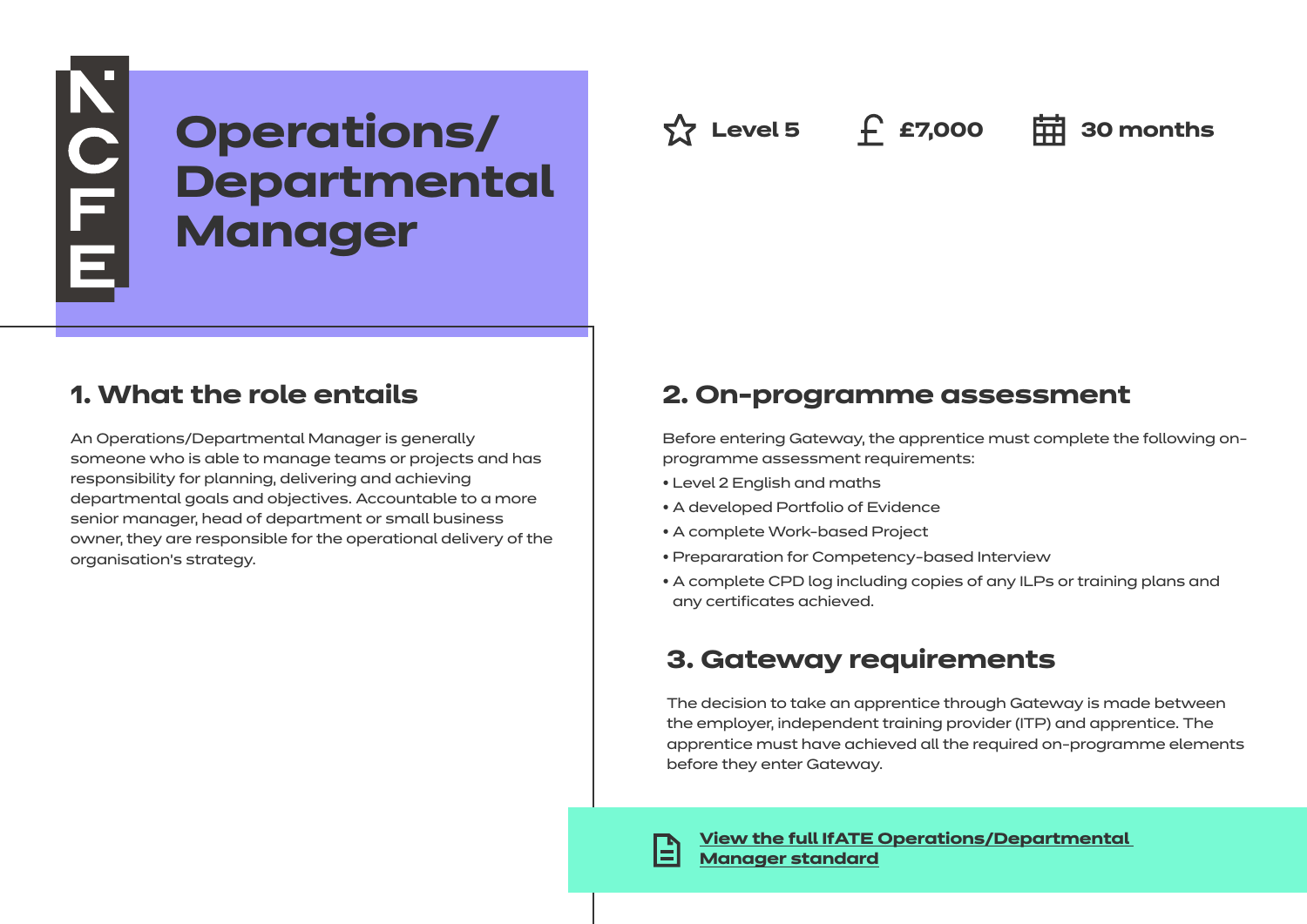### **4. End-point assessment**

The end-point assessment (EPA) for Operations/ Departmental Manager contains 5 methods of assessment:

### **Multiple Choice and Short Answer Test**

Using a series of questions relating to different scenarios and situations, apprentices are required to demonstrate their knowledge of leadership and management in relation to specific topics. This will be a 35 minute on-demand test.

Grade weighting - minimum 15 marks out of 30, and carrying 30% of the final grading.

### **Competency-based Interview**

The Independent End-Point Assessor (IEPA) uses a structured series of questions to test the knowledge and application of learning relating to the modules identified in the assessment plan. The Interview will last for a maximum of 60 minutes.

Grade weighting - minimum 10 marks out of 20, and carrying 20% of the final grading.

### **Portfolio of Evidence**

The apprentice must assemble a Portfolio of Evidence that demonstrates learning and development activities and their application in the workplace.

Grade weighting - minimum 10 marks out of 20, and carrying 20% of the final grading.

### **Work-based Project and Presentation**

The apprentice's 15-minute Presentation describes the objectives of their Work-based Project and should demonstrate what the apprentice set out to achieve, what they produced, how they approached the work and dealt with issues, and appropriate interpersonal and behavioural skills. This is followed by a 15 minute Q&A session.

Grade weighting - minimum 10 marks out of 20, and carrying 20% of the final grading.

### **Professional Discussion relating to CPD activities**

In this concluding assessment module, the IEPA leads a 20-30 minute discussion to uncover additional evidence of personal development activities and how this learning was applied to the role and workplace.

Grade weighting - minimum 5 marks out of 10, and carrying 10% of the final grading.